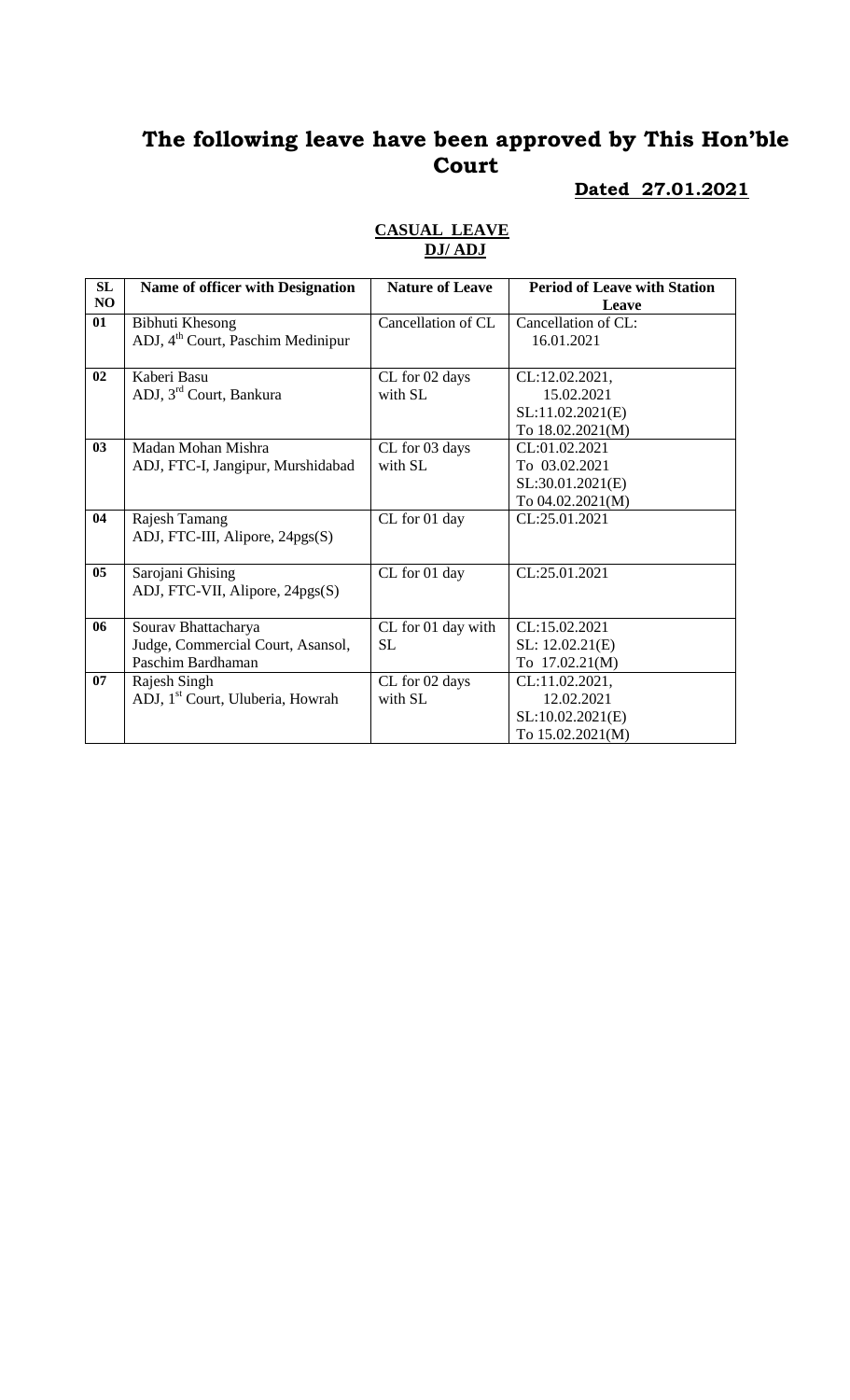| 08 | Sujay Sengupta                                 | CL for 01 day with   | CL:01.02.2021    |
|----|------------------------------------------------|----------------------|------------------|
|    | ADJ, Bolpur, Birbhum                           | SL                   | SL:30.01.2021(E) |
|    |                                                |                      | To 02.02.2021(M) |
| 09 | <b>Yasmin Ahmad</b>                            | CL for 01 day        | CL:22.01.2021    |
|    | ADJ, 2 <sup>nd</sup> Court, Jalpaiguri         |                      |                  |
|    |                                                |                      |                  |
| 10 | <b>Akhilesh Kumar Pandey</b>                   | CL for 01 day with   | CL:25.01.2021    |
|    | ADJ, 1 <sup>st</sup> Court, Balurghat, Dakshin | SL                   | SL:22.01.2021(E) |
|    | Dinajpur                                       |                      | To 27.01.2021(M) |
| 11 | Ratna Roy (Biswas)                             | CL for 01 day with   | CL:25.01.2021    |
|    | ADJ, FTC, Balurghat, Dakshin                   | SL                   | SL:22.01.2021(E) |
|    | Dinajpur                                       |                      | To 26.01.2021(M) |
| 12 | Dinanath Prasad                                | CL for 04 days       | CL:30.01.2021,   |
|    | ADJ, 3 <sup>rd</sup> Court, Suri, Birbhum      | with SL              | 01.02.2021,      |
|    |                                                |                      | 02.02.2021,      |
|    |                                                |                      | 03.02.2021       |
|    |                                                |                      | SL:29.01.2021(E) |
|    |                                                |                      | To 04.02.2021(M) |
| 13 | <b>Rintu Sur</b>                               | CL for 01 day with   | CL:30.01.2021    |
|    | ADJ, FTC-II, Paschim Medinipur                 | <b>SL</b>            | SL:29.01.2021(E) |
|    |                                                |                      | To 01.02.2021(M) |
| 14 | Mahananda Das                                  | <b>Station Leave</b> | SL:12.02.2021(E) |
|    | ADJ, 4 <sup>th</sup> Court, Berhampore,        |                      | To 17.02.2021(M) |
|    | Murshidabad                                    |                      |                  |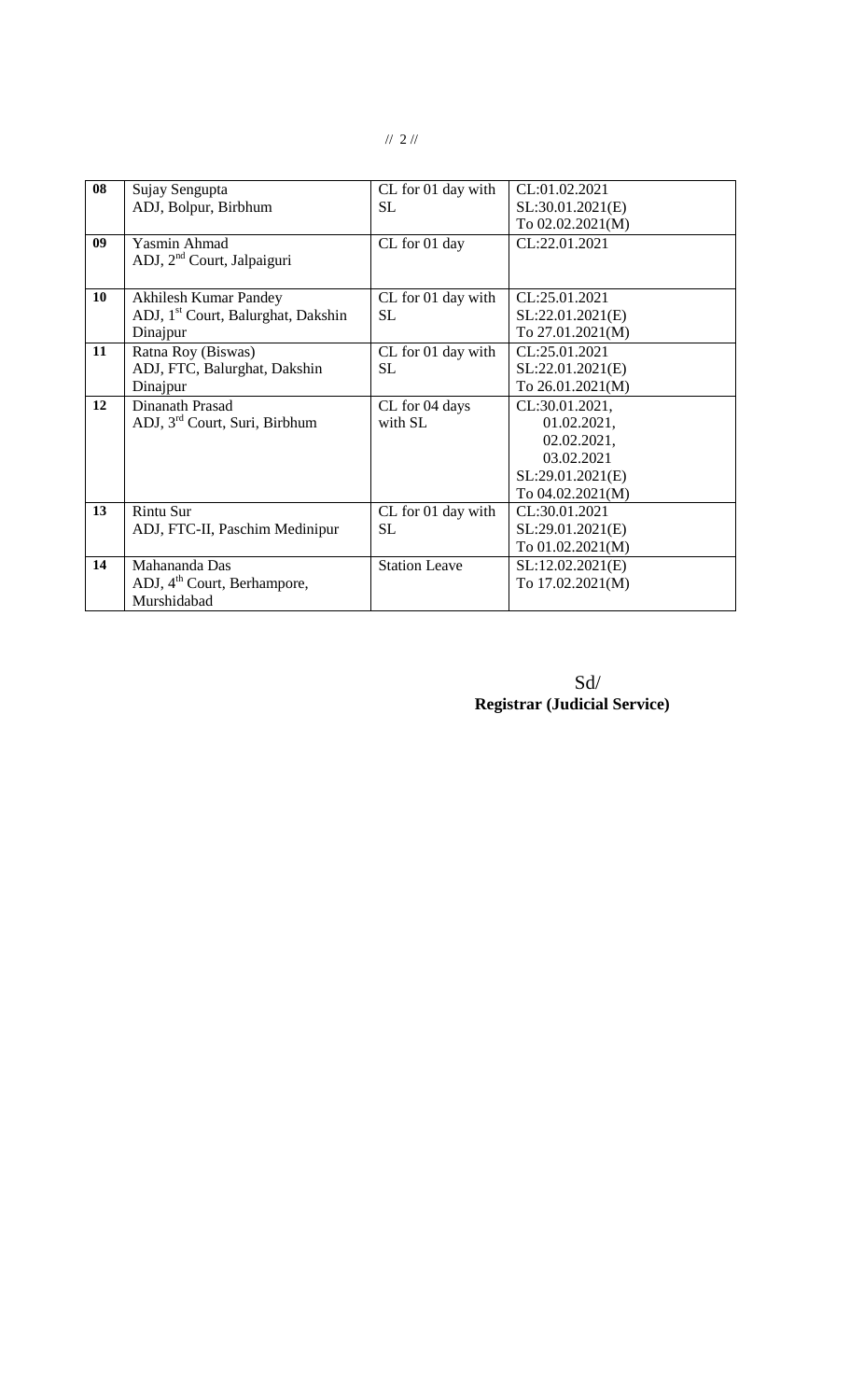## **Dated 28.01.2021**

| <b>SL</b>      | <b>Name of officer with Designation</b>       | <b>Nature of Leave</b> | <b>Period of Leave with Station</b> |
|----------------|-----------------------------------------------|------------------------|-------------------------------------|
| NO             |                                               |                        | Leave                               |
| 01             | Raja Ray                                      | CL for 01 day with     | CL:15.02.2021                       |
|                | ADJ, 2nd Court, Durgapur, Paschim             | <b>SL</b>              | SL:12.02.2021(E)                    |
|                | Bardhaman                                     |                        | To 17.02.2021(E)                    |
|                |                                               |                        | $(17.02.2021$ -Local holiday)       |
| 02             | Partha Pratim Dutta                           | CL for 02 days with    | CL:15.02.2021,                      |
|                | ADJ, Tufanganj, Coochbehar                    | <b>SL</b>              | 17.02.2021                          |
|                |                                               |                        | SL:12.02.2021(E)                    |
|                |                                               |                        | To 18.02.2021(M)                    |
| 03             | Amit Chattopadhyay                            | CL for 02 days with    | CL:01.02.2021,                      |
|                | ADJ, 1 <sup>st</sup> Court, Jangipur,         | <b>SL</b>              | 02.02.2021                          |
|                | Murshidabad                                   |                        | SL:30.01.2021(E)                    |
|                |                                               |                        | To 03.02.2021(M)                    |
| 04             | Gopal Kishor Sinha                            | Cancellation of CL     | Cancellation of CL:                 |
|                | ADJ, $7th$ Court, Alipore, 24pgs(S)           | for 02 days with SL    | 27.01.2021,                         |
|                |                                               |                        | 28.01.2021                          |
| 0 <sub>5</sub> | Indiwar Tripathi                              | CL for 02 days with    | CL:15.02.2021,                      |
|                | ADJ, FTC, Ranaghat, Nadia                     | <b>SL</b>              | 17.02.2021                          |
|                |                                               |                        | SL:12.02.2021(E)                    |
|                |                                               |                        | To 17.02.2021(E)                    |
| 06             | Plaban Mukherjee                              | CL for 01 day with     | CL:15.02.2021                       |
|                | ADJ, 1 <sup>st</sup> Court, Kakdwip, 24pgs(S) | <b>SL</b>              | SL:12.02.2021(E)                    |
|                |                                               |                        | To 17.02.2021(M)                    |
| 07             | Supratim Dasgupta                             | CL for 01 day with     | CL:15.02.2021                       |
|                | ADJ, 5 <sup>th</sup> Court, Krishnagar, Nadia | <b>SL</b>              | SL:12.02.2021(E)                    |
|                |                                               |                        | To 17.02.2021(M)                    |

### **CASUAL LEAVE DJ/ ADJ**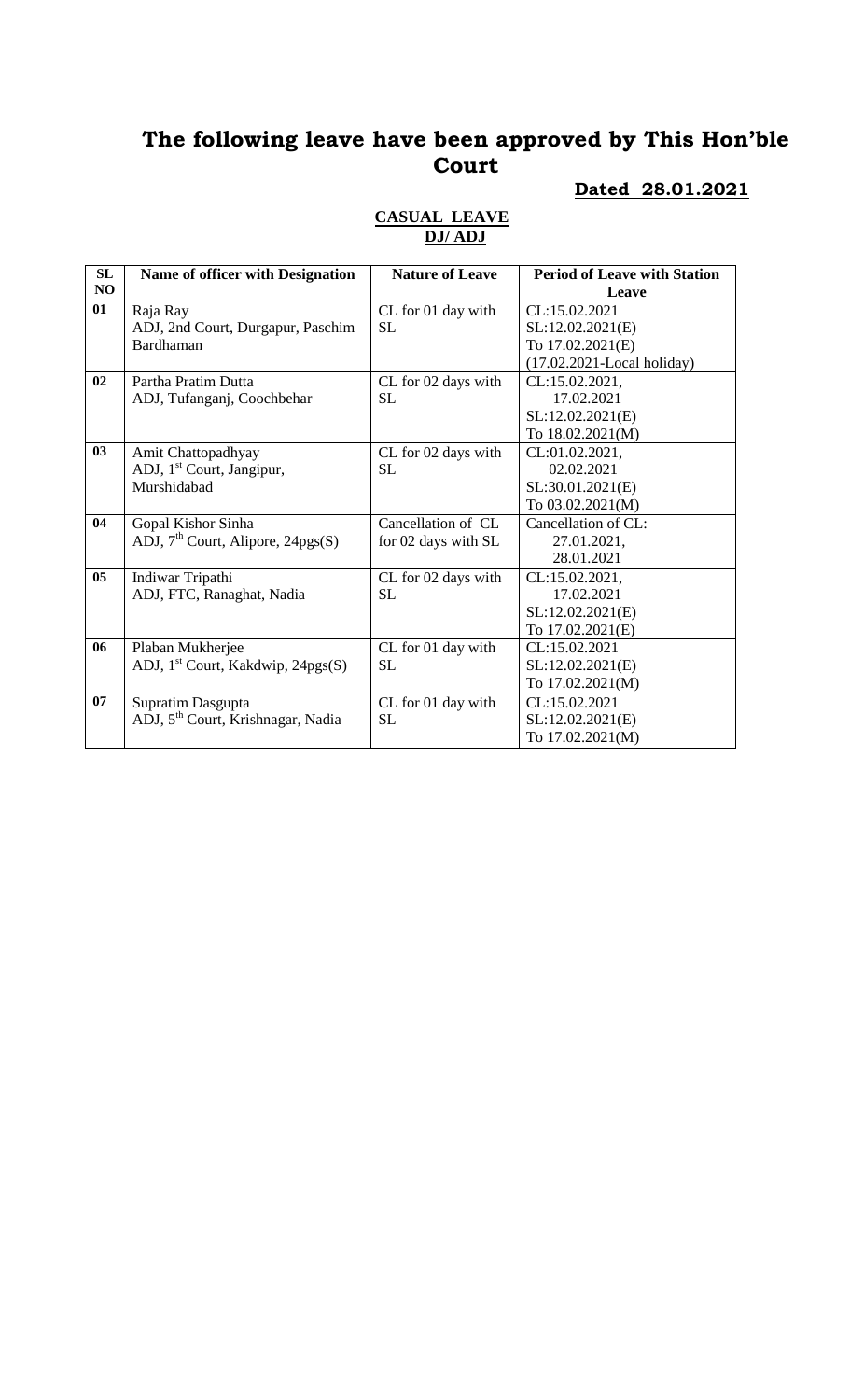| 08        | Ananta Kumar Bardhan                          | CL for 02 days      | CL:05.01.2021,                 |
|-----------|-----------------------------------------------|---------------------|--------------------------------|
|           | ADJ, FTC-I, Bongaon, 24pgs(N)                 |                     | 06.01.2021                     |
|           |                                               |                     |                                |
| 09        | Asim Kumar Debnath                            | CL for 01 day with  | CL:27.01.2021                  |
|           | ADJ, FTC-II, Bongaon, 24pgs(N)                | <b>SL</b>           | SL:26.01.2021(E)               |
|           |                                               |                     | To 28.01.2021(M)               |
| <b>10</b> | Arun Rai                                      | CL for 02 days with | CL:29.01.2021,                 |
|           | ADJ, 2 <sup>nd</sup> Court, Howrah            | SL.                 | 30.01.2021                     |
|           |                                               |                     | SL:28.01.2021(E)               |
|           |                                               |                     | To 31.01.2021(E)               |
| 11        | <b>Bikash Banik</b>                           | CL for 01 day with  | CL:15.02.2021                  |
|           | ADJ, 1 <sup>st</sup> Court, Durgapur, Paschim | SL.                 | SL:12.02.2021(E)               |
|           | Bardhaman                                     |                     | To 18.02.2021(M)               |
|           |                                               |                     | $(17.02.2021 - Local holiday)$ |
| 12        | Mohd. Aqil Saifi                              | CL for 01 day with  | CL:15.02.2021                  |
|           | ADJ, 6 <sup>th</sup> Court, Barasat, 24pgs(N) | SL.                 | SL:12.02.2021(E)               |
|           |                                               |                     | To 16.02.2021(E)               |
|           |                                               |                     |                                |
| 13        | Sumitra Roy                                   | CL for 01 day       | CL:25.01.2021                  |
|           | ADJ, 2 <sup>nd</sup> Court, Barasat, 24pgs(N) |                     |                                |
|           |                                               |                     |                                |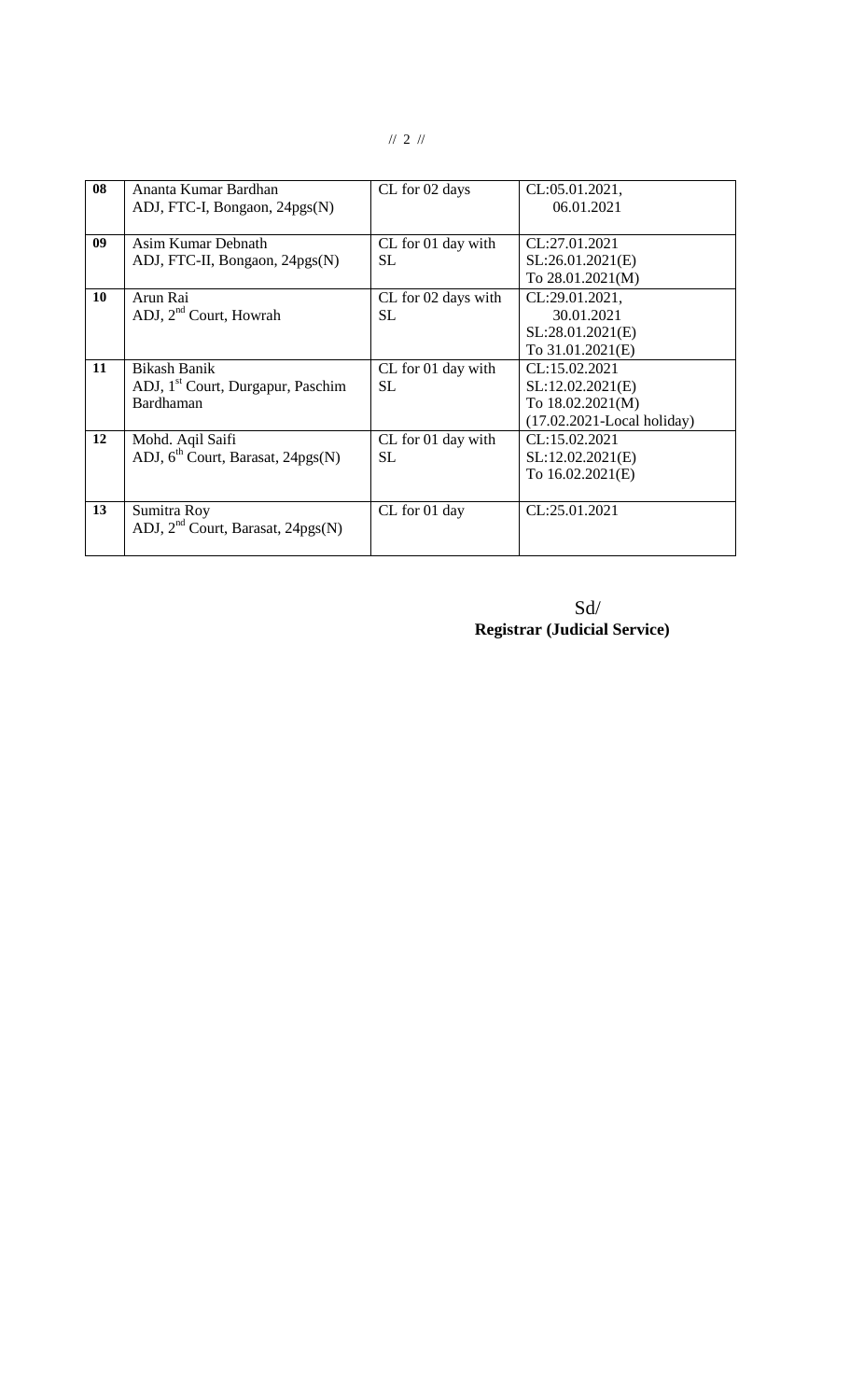### **Dated 29.01.2021**

| SL<br>NO | Name of officer with Designation          | <b>Nature of Leave</b> | <b>Period of Leave with Station</b> |
|----------|-------------------------------------------|------------------------|-------------------------------------|
|          |                                           |                        | Leave                               |
| 01       | Asima Pal                                 | Cancellation of CL     | Cancellation of CL:                 |
|          | ADJ, 5 <sup>th</sup> Court, Malda         | for 01 day             | 25.01.2021                          |
| 02       | Madhumita Roy                             | CL for 01 day with     | CL:15.02.2021                       |
|          | ADJ, 4 <sup>th</sup> Court, Suri, Birbhum | SL.                    | SL:12.02.2021(E)                    |
|          |                                           |                        | To 18.02.2021(M)                    |
|          |                                           |                        | $(17.02.2021$ -Local holiday)       |
| 03       | Masuk Hossain Khan                        | CL for 01 day with     | CL:15.02.2021                       |
|          | Judge, Spl Court (I.E.Act)-ADJ, Purba     | <b>SL</b>              | SL:12.02.2021(E)                    |
|          | Bardhaman                                 |                        | To 18.02.2021(M)                    |
|          |                                           |                        | $(17.02.2021$ -Local holiday)       |
| 04       | Arun Kiran Bandyopadhyay                  | CL for 03 days         | CL:09.02.2021                       |
|          | ADJ, 2 <sup>nd</sup> Court, Bankura       | with SL                | To 11.02.2021                       |
|          |                                           |                        |                                     |
| 05       | Pijush Ghosh                              | CL for 01 day with     | CL:15.02.2021                       |
|          | ADJ, FTC, Siliguri, Darjeeling            | <b>SL</b>              | SL:12.02.2021(E)                    |
|          |                                           |                        | To 17.02.2021(M)                    |
| 06       | Subrata Chatterjee                        | CL for 01 day with     | CL:04.02.2021                       |
|          | ADJ, FTC-I, Purba Bardhaman               | <b>SL</b>              | SL:03.02.2021(E)                    |
|          |                                           |                        | To 05.02.2021(M)                    |
|          |                                           | <b>Station Leave</b>   | SL:30.01.2021(E)                    |
|          |                                           |                        | To 01.02.2021(M)                    |
| 07       | Sanjukta Sengupta                         | CL for 01 day with     | CL:30.01.2021                       |
|          | ADJ, FTC, Kalna, Purba Bardhaman          | <b>SL</b>              | SL:29.012021(E)                     |
|          |                                           |                        | To 01.02.2021(M)                    |

#### **CASUAL LEAVE DJ/ ADJ**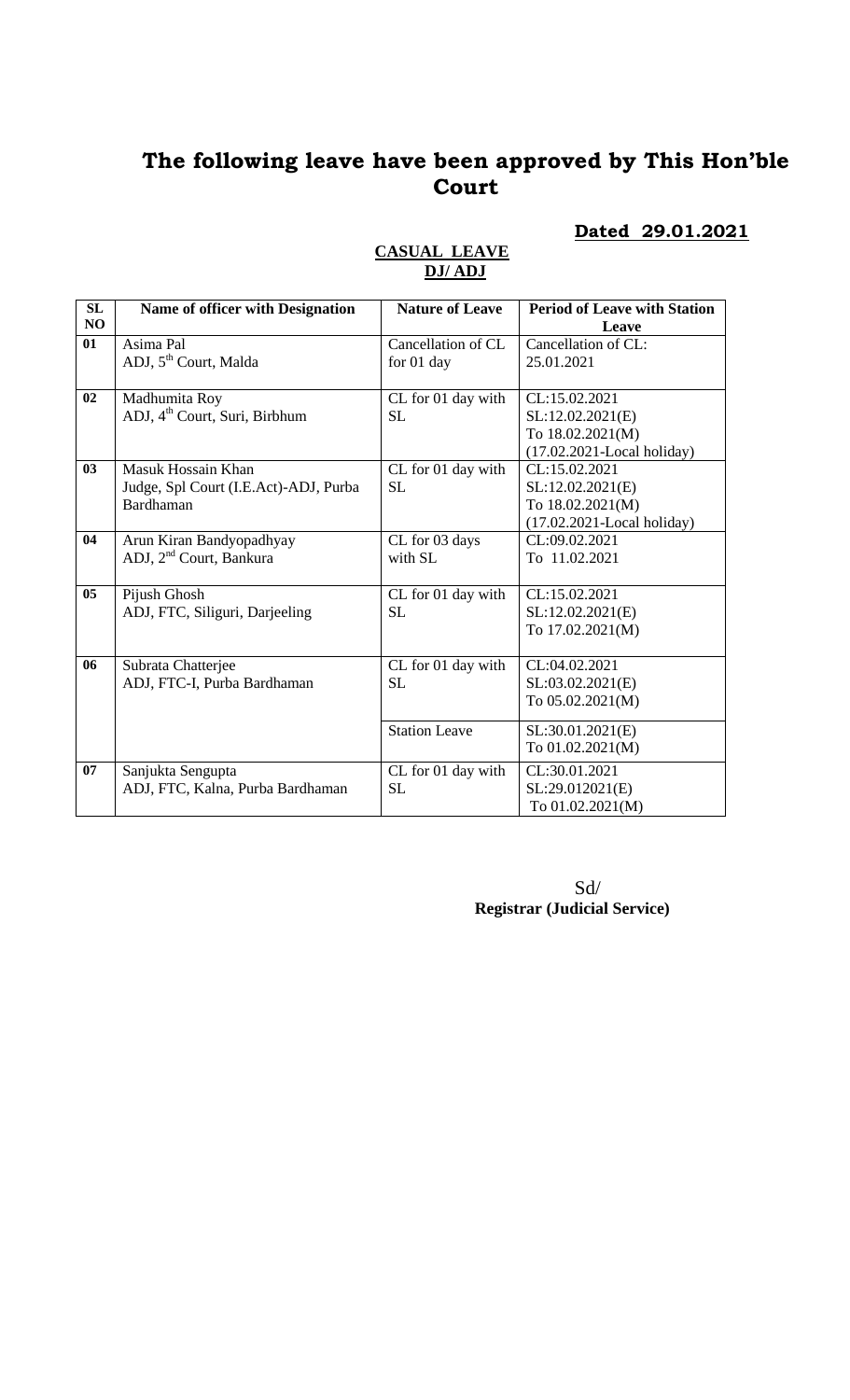# **Dated 30.01.2021**

| SL             | Name of officer with Designation            | <b>Nature of Leave</b> | <b>Period of Leave with</b>   |
|----------------|---------------------------------------------|------------------------|-------------------------------|
| NO             |                                             |                        | <b>Station Leave</b>          |
| 01             | Subhra Bandyopadhyay                        | CL for 01 day          | CL:04.02.2021                 |
|                | Judge, Bench-XIII, City Civil Court,        | with SL                | SL:04.02.2021(M)              |
|                | Calcutta                                    |                        | To 05.02.2021(M)              |
| 02             | Ansuman Chattopadhyay                       | CL for 01 day          | CL:09.02.2021                 |
|                | ADJ, FTC-II, Krishnagar, Nadia              | with SL                | SL:09.02.2021(M)              |
|                |                                             |                        | To 10.02.2021(M)              |
| 03             | Viswaroop Sett                              | CL for 01 day          | CL:06.02.2021                 |
|                | ADJ, 4 <sup>th</sup> Court, Purba Bardhaman | with SL                | SL:05.02.2021(E)              |
|                |                                             |                        | To 08.02.2021(M)              |
| 04             | Molla Asgar Ali                             | CL for 01 day          | CL:30.01.2021                 |
|                | ADJ, FTC-I, Barasat, 24pgs(N)               | with SL                | SL:29.01.2021(E)              |
|                |                                             |                        | To 31.01.2021(M)              |
| 0 <sub>5</sub> | Subhra Sankar Bhatta                        | CL for 01 day          | CL:15.02.2021                 |
|                | DJ, Hooghly                                 | with SL                | SL:12.02.2021(E)              |
|                |                                             |                        | To 18.02.2021(M)              |
|                |                                             |                        | $(17.02.2021$ -Local holiday) |
| 06             | Abhiram Barman                              | CL for 02 days         | CL:15.02.2021,                |
|                | ADJ, FTC, Chandernagore, Hooghly            | with SL                | 17.02.2021                    |
|                |                                             |                        | SL:12.02.2021(E)              |
|                |                                             |                        | To 17.02.2021(E)              |

### **CASUAL LEAVE DJ/ ADJ**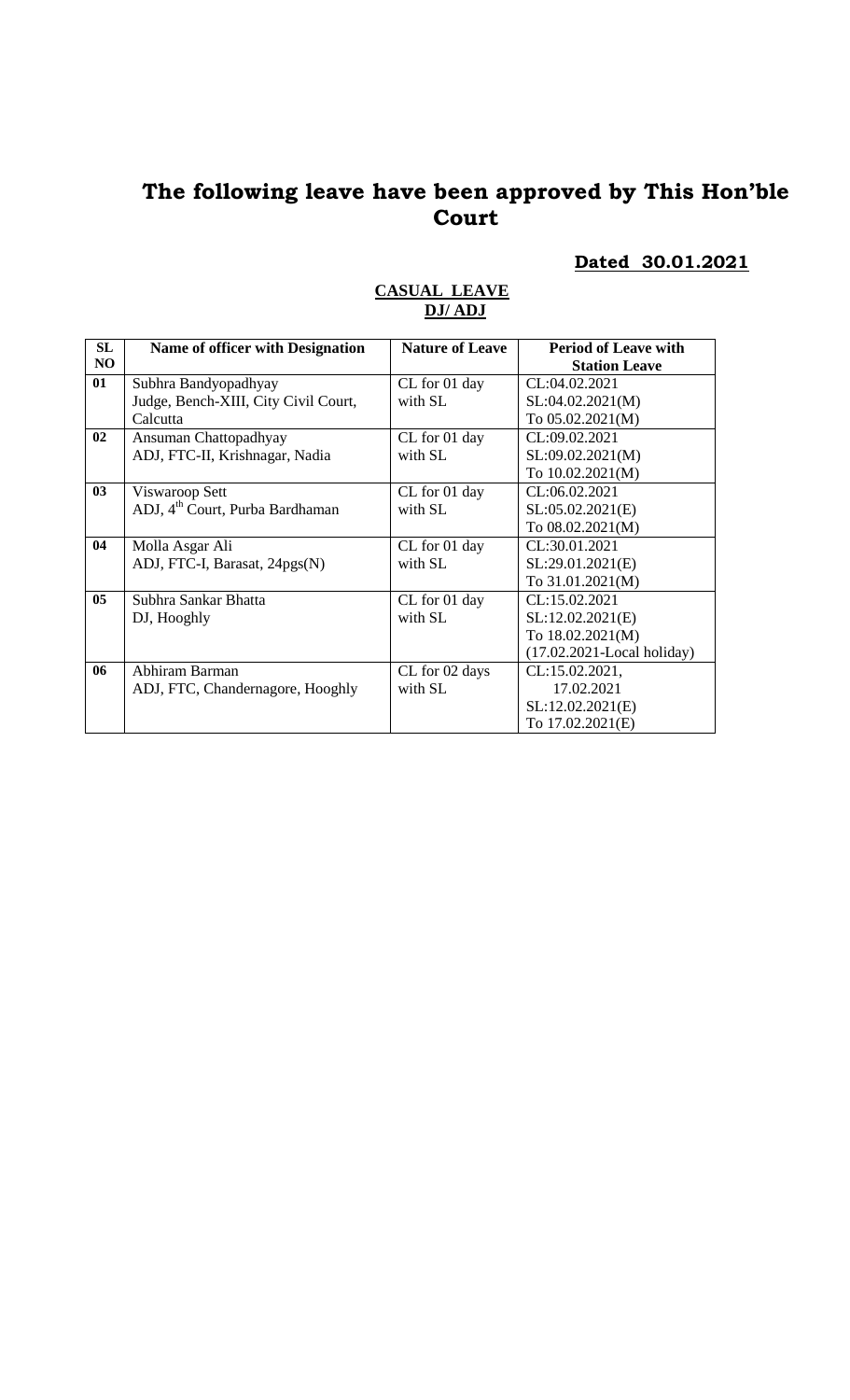| 07  | Nandadulal Kalapahar                      | CL for 01 day with   | CL:30.01.2021            |
|-----|-------------------------------------------|----------------------|--------------------------|
|     | ADJ, Chandernagore, Hooghly               | <b>SL</b>            | SL:29.01.2021(E)         |
|     |                                           |                      | To 01.02.2021(M)         |
| 08  | Saugata Roy Chowdhury                     | CL for 01 day        | CL:03.02.2021            |
|     | ADJ, FTC-I, City Sessions Court,          |                      |                          |
|     | Calcutta                                  |                      |                          |
| 09. | Dharani Adhikary                          | CL for 01 day with   | CL: 01.02.2021           |
|     | ADJ, 1 <sup>st</sup> Court, Suri, Birbhum | <b>SL</b>            |                          |
|     |                                           |                      | $SL: 30.01.2021$ (E)     |
|     |                                           |                      | $02.02.2021$ (M)<br>to   |
| 10. | Bipasha Mondal (Das)                      | <b>Station Leave</b> | <b>SL</b>                |
|     | ADJ, FTC-II, Raiganj, Uttar Dinajpur      | permission           | From $12.02.2021$ (E)    |
|     |                                           |                      | to 15.02.2021 (M)        |
| 11. | Partha Sarathi Sen                        | <b>Station Leave</b> | From $30.01.2021$ (E) to |
|     | District Judge                            | permission           | 01.02.2021(M)            |
|     | Purba Bardhaman                           |                      |                          |
|     |                                           |                      |                          |
|     |                                           |                      |                          |
| 12. | Moon Chakraborty                          | CL for 02 days       | $CL: 01.02.2021$ ,       |
|     | ADJ, FTC-II, Alipore, 24 Pgs (S)          | with SLP             | 02.02.2021               |
|     |                                           |                      | SLP: 30.01.2021 (E)      |
|     |                                           |                      | 02.02.2021<br>to         |
| 13. | Subhradip Mitra                           | <b>Station Leave</b> | From $30.01.2021$ (E)    |
|     | District Judge                            | permission           | To $01.02.2021(M)$       |
|     | Paschim Medinipur                         |                      |                          |
|     |                                           |                      |                          |
|     |                                           |                      |                          |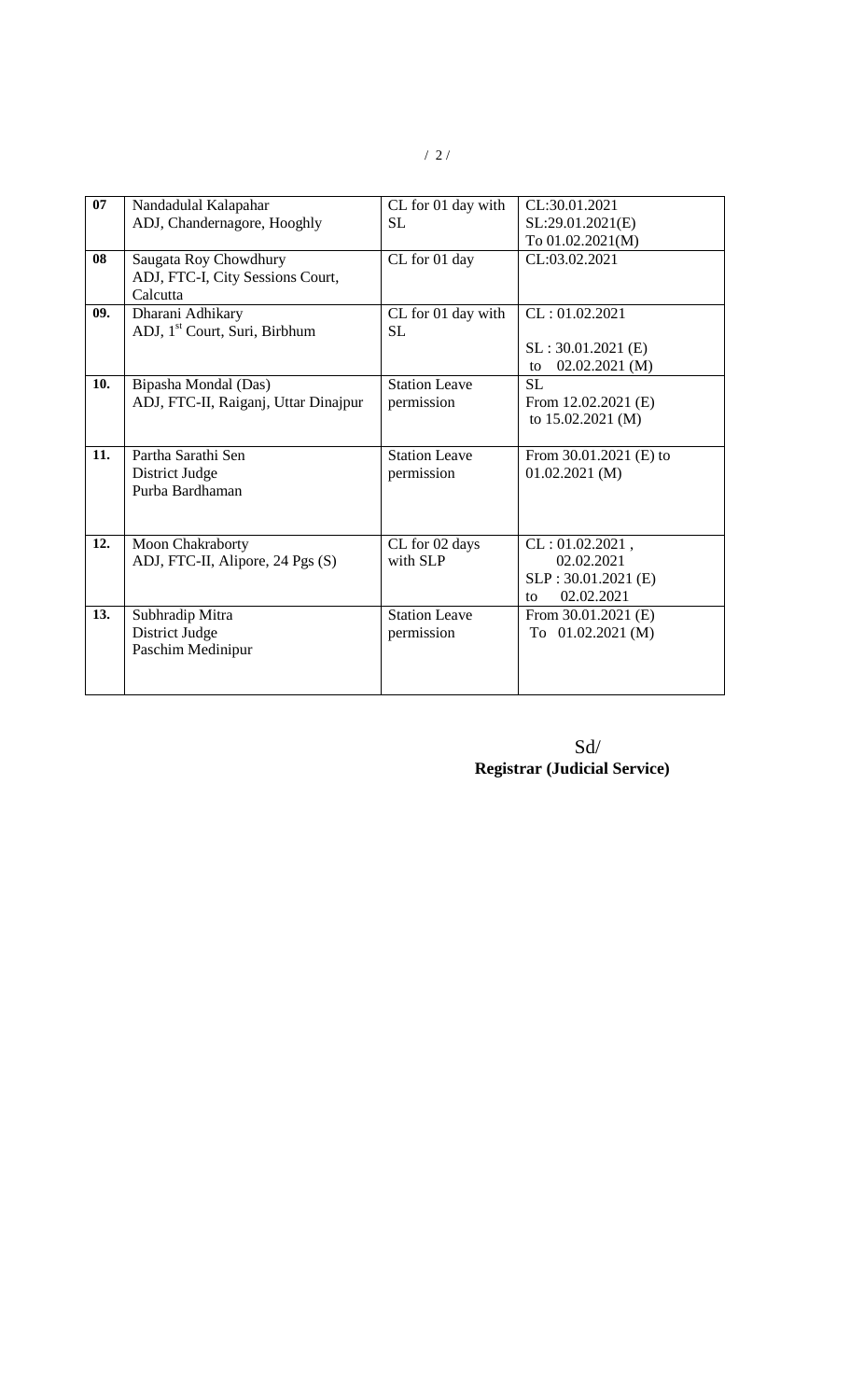**Dated 22.02.2021**

| SL             | Name of officer with Designation                 | <b>Nature of Leave</b> | <b>Period of Leave with Station</b> |
|----------------|--------------------------------------------------|------------------------|-------------------------------------|
| NO             |                                                  |                        | Leave                               |
| 01             | Deepto Ghosh                                     | <b>Station Leave</b>   | SL:26.02.2021(E)                    |
|                | ADJ, 1 <sup>st</sup> Court, Lalbagh, Murshidabad |                        | To 01.03.2021(M)                    |
|                |                                                  |                        |                                     |
|                |                                                  | <b>Station Leave</b>   | SL:12.03.2021(E)                    |
|                |                                                  |                        | To 15.03.2021(M)                    |
| 02             | Gopal Chandra Karmakar                           | CL for 02 days         | CL:01.03.2021,                      |
|                | DJ, Purba Medinipur                              | with SL                | 02.03.2021                          |
|                |                                                  |                        | SL:27.02.2021(M)                    |
|                |                                                  |                        | To 03.03.2021(M)                    |
| 03             | Paresh Chandra Karmakar                          | CL for 01 day          | CL:22.02.2021                       |
|                | ADJ, 2 <sup>nd</sup> Court, Bongaon, 24pgs(N)    | with SL                | SL:20.02.2021(E)                    |
|                |                                                  |                        | To 23.02.2021(M)                    |
| 04             | Ratan Kumar Das                                  | CL for 01 day          | CL:26.02.2021                       |
|                | ADJ, 2 <sup>nd</sup> Court, Suri, Birbhum        | with SL                | SL:25.02.2021(E)                    |
|                |                                                  |                        | To 27.02.2021(M)                    |
| 0 <sub>5</sub> | Sourav Bhattacharyya                             | <b>Station Leave</b>   | SL:26.02.2021(E)                    |
|                | Judge, Commercial Court, Asansol,                |                        | To 01.03.2021(M)                    |
|                | Paschim Medinipur                                |                        |                                     |
| 06             | Sunirmal Datta                                   | <b>Station Leave</b>   | SL:26.02.2021(E)                    |
|                | DJ, Paschim Bardhaman                            |                        | To 01.03.2021(M)                    |
|                |                                                  |                        |                                     |
| 07             | Soma Majumder                                    | CL for 01 day          | CL:26.02.2021                       |
|                | ADJ, Kandi, Murshidabad                          | with SL                | SL:25.02.2021(E)                    |
|                |                                                  |                        | To 01.03.2021(M)                    |
| 08             | Anita Mathur                                     | CL for 01 day          | CL:22.02.2021                       |
|                | ADJ, 5 <sup>th</sup> Court, Howrah               |                        |                                     |
|                |                                                  |                        |                                     |
| 09             | Dharani Adhikary                                 | CL for 01 day          | CL:01.03.2021                       |
|                | ADJ, 1 <sup>st</sup> Court, Suri, Birbhum        | with SL                | SL:26.02.2021(E)                    |
|                |                                                  |                        | To 02.03.2021(M)                    |
| 10             | Debaprasad Nath                                  | CL for 01 day          | CL:22.02.2020                       |
|                | DJ, Darjeeling                                   |                        |                                     |
|                |                                                  |                        |                                     |

### **CASUAL LEAVE DJ/ ADJ**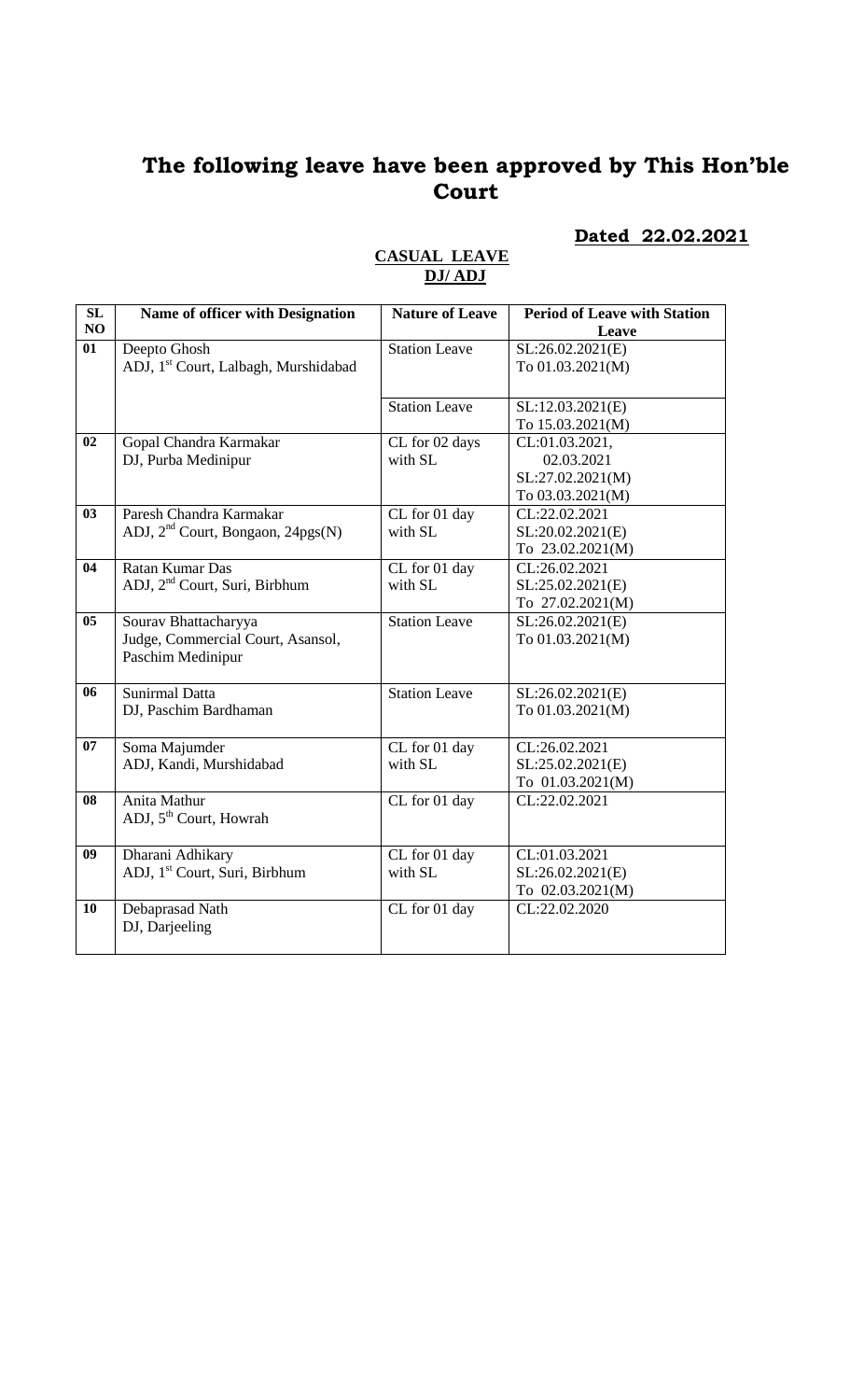| 11 | <b>Lokesh Pathak</b>                      | CL for 02 days  | CL:12.03.2021,      |
|----|-------------------------------------------|-----------------|---------------------|
|    | ADJ, 2 <sup>nd</sup> Court, Tamluk, Purba | with SL         | 15.03.2021          |
|    | Medinipur                                 |                 | SL:10.03.2021(E)    |
|    |                                           |                 | To 16.03.2021(M)    |
| 12 | <b>Lilamoy Mondal</b>                     | CL for 02 days  | CL:01.03.2021,      |
|    | ADJ, FTC-I, Islampur, Uttar Dinajpur      | with SL         | 02.03.2021          |
|    |                                           |                 | SL:26.02.2021(E)    |
|    |                                           |                 | To 03.03.2021(M)    |
| 14 | Dinanath Prasad                           | Cancellation of | Cancellation of CL: |
|    | ADJ, 3 <sup>rd</sup> Court, Suri, Birbhum | CL              | 18.02.2021          |
|    |                                           |                 |                     |
| 15 | Partha Pratim Dutta                       | CL for 01 day   | CL:12.03.2021       |
|    | ADJ, Tufanganj, Coochbehar                | with SL         | SL:10.03.2021(E)    |
|    |                                           |                 | To 15.03.2021(M)    |
| 16 | Rupanjana Chakrabarti                     | CL for 03 days  | CL:01.03.2021       |
|    | ADJ, $2nd$ Court, Darjeeling              | with SL         | To 03.03.2021       |
|    |                                           |                 | SL:26.02.2021(E)    |
|    |                                           |                 | To 04.03.2021(M)    |
| 17 | Rai Chattopadhyay                         | CL for 01 day   | CL:22.02.2021       |
|    | DJ, 24Pgs(N) at Barasat                   |                 |                     |
|    |                                           |                 |                     |
| 18 | Rabindra Nath Samanta                     | CL for 02 days  | CL:02.03.2021,      |
|    | Chief Judge, City Civil Court             | with SL         | 03.03.2021          |
|    |                                           |                 | SL:02.03.2021(M)    |
|    |                                           |                 | To 03.03.2021(E)    |
| 19 | Surajit Seal                              | CL for 02 days  | CL:01.03.2021,      |
|    | ADJ, FTC-II, Tamluk, Purba Medinipur      | with SL         | 02.03.2021          |
|    |                                           |                 | SL:26.02.2021(E)    |
|    |                                           |                 | To 03.03.2021(M)    |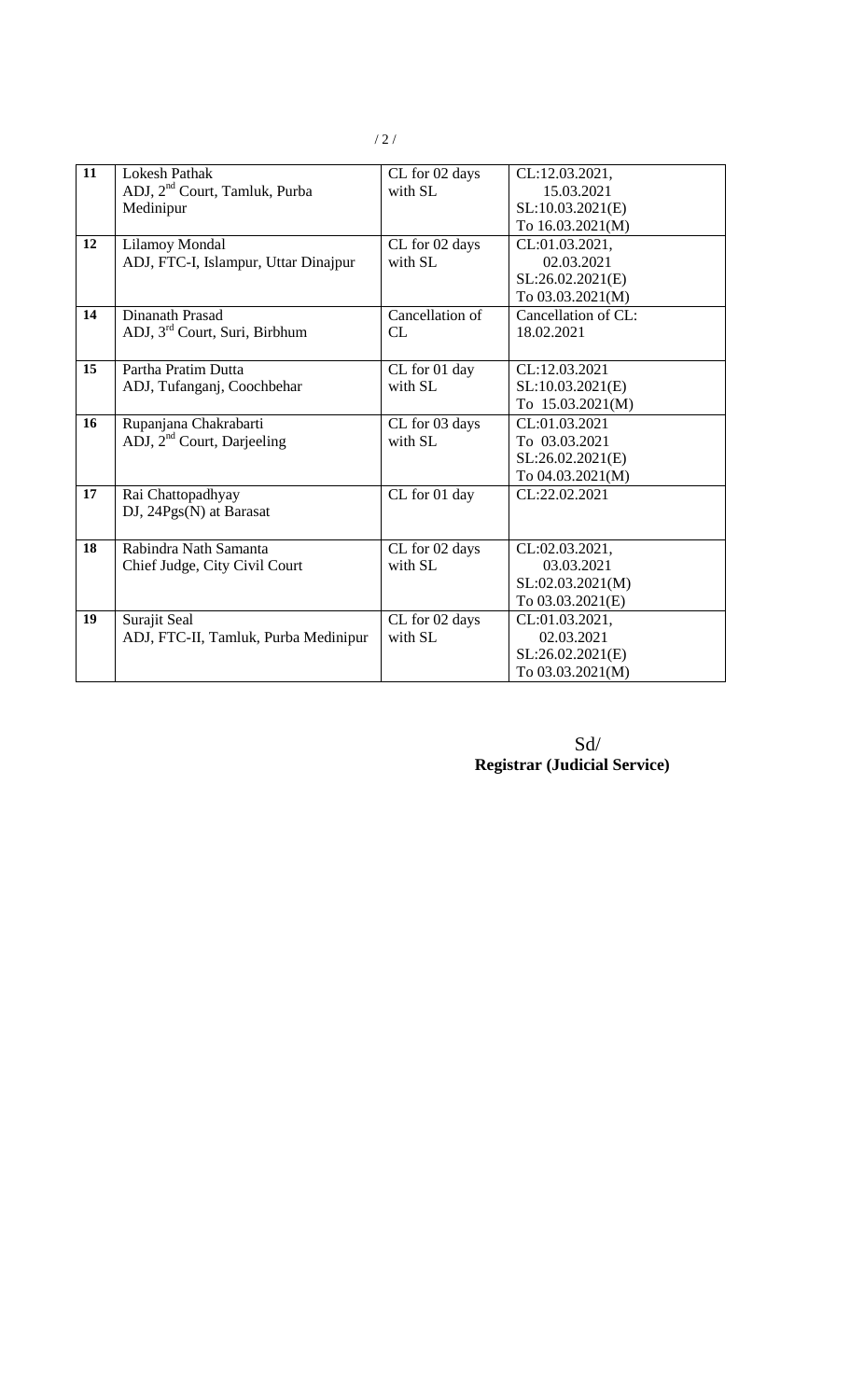#### **Dated 22.02.2021**

#### **CASUAL LEAVE DJ/ ADJ**

| SL             | Name of officer with         | <b>Nature of Leave</b> | <b>Period of Leave with Station</b> |
|----------------|------------------------------|------------------------|-------------------------------------|
| N <sub>O</sub> | <b>Designation</b>           |                        | Leave                               |
| 01             | Chinmoy Chattopadhyay        | CL for 02 days with SL | CL:15.02.2021,                      |
|                | ADJ, Raghunathpur, Purulia   |                        | 17.02.2021                          |
|                |                              |                        | SL:12.02.2021(E)                    |
|                |                              |                        | To 17.02.2021(E)                    |
| 02             | Himadri Sankar Ghosh Hazra   | CL for 01 day with SL  | CL:20.02.2021                       |
|                | ADJ, Haldia, Purba Medinipur |                        | SL:19.02.2021(E)                    |
|                |                              |                        | To 22.02.2021(M)                    |
|                |                              |                        |                                     |
| 03             | Mandakranta Saha             | CL for 01 day          | CL:27.01.2021                       |
|                | ADJ, FTC-II, Malda           |                        |                                     |
|                |                              |                        |                                     |
|                |                              |                        |                                     |
| 04             | Manoj Kumar Prasad           | CL for 01 day with SL  | CL:19.02.2021                       |
|                | ADJ, FTC-I, Asansol, Paschim |                        | SL:19.02.2021(M)                    |
|                | Bardhaman                    |                        | To 20.02.2021(M)                    |
|                |                              |                        |                                     |
| 05             | Ananta Kumar Bardhan         | CL for 01 day with SL  | CL:23.02.2021                       |
|                | ADJ, FTC-I, Bongaon,         |                        | SL:22.02.2021(E)                    |
|                | 24pgs(N)                     |                        | To 24.02.2021(M)                    |
|                |                              |                        |                                     |
|                |                              |                        |                                     |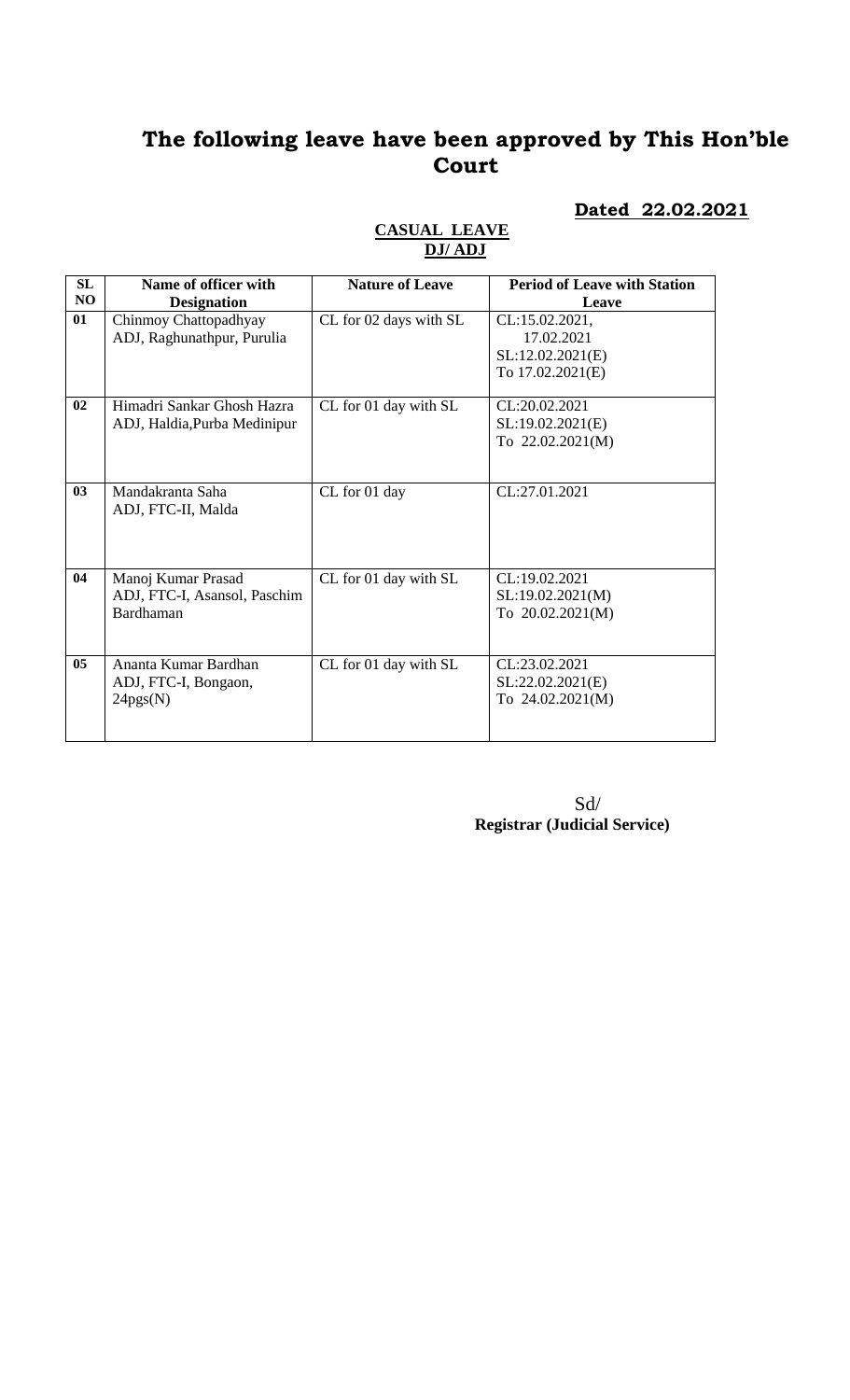## **Dated: 27.01.2021**

| SL<br>N <sub>O</sub> | Name of officer with<br><b>Designation</b>                                      | <b>Nature of Leave</b>        | <b>Period of Leave with Station Leave</b> |
|----------------------|---------------------------------------------------------------------------------|-------------------------------|-------------------------------------------|
| 01.                  | Smt. Smita Gaurisaria<br>ADJ, 1 <sup>st</sup> Court, Tamluk, Purba<br>Medinipur | Commuted Leave for 06<br>days | From 15.01.2021 to 20.01.2021             |
| 02.                  | Sk. Mohammad Reza<br>ADJ, Gangarampur at Buniadpur<br>Dakshin Dinajpur          | Earned Leave for 08 days      | From 01.12.2020 to 08.12.2020             |

# **DJ/ADJ**

# **ACJM**

| <b>SL</b><br>N <sub>O</sub> | Name of officer with<br><b>Designation</b>      | <b>Nature of Leave</b>   | <b>Period of Leave with Station Leave</b> |
|-----------------------------|-------------------------------------------------|--------------------------|-------------------------------------------|
| 03.                         | Sri Soumen Sarkar<br>ACJM, Lalbagh, Murshidabad | Earned Leave for 06 days | From 15.01.2021 to 20.01.2021             |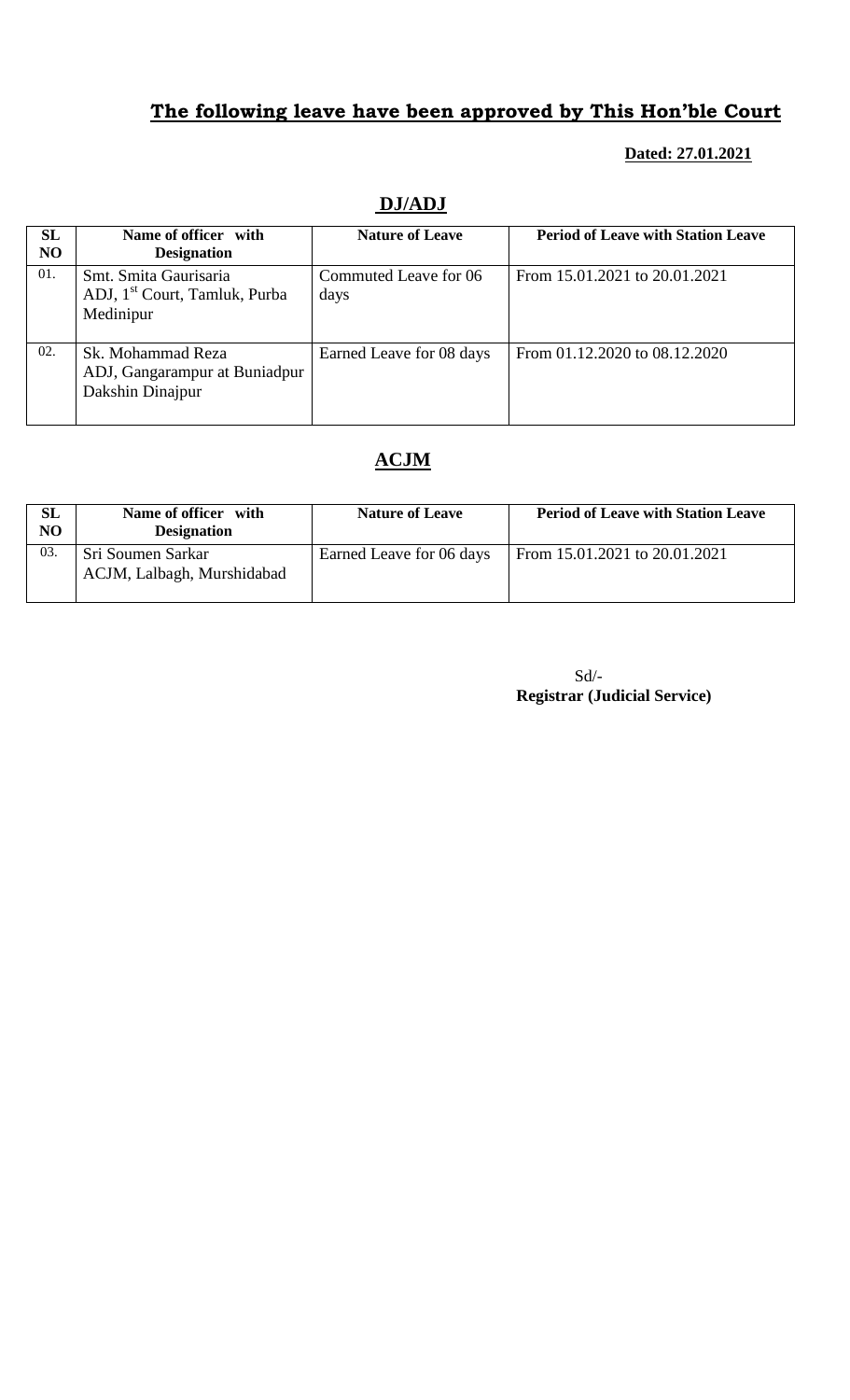### **Dated: 27.01.2021**

### **ADJ, FTC/CJ(SD)**

| SL<br>N <sub>O</sub> | Name of officer with<br><b>Designation</b>                                           | <b>Nature of Leave</b>   | <b>Period of Leave with Station Leave</b> |
|----------------------|--------------------------------------------------------------------------------------|--------------------------|-------------------------------------------|
| 01.                  | Sri Ayan Majumder<br>$CJ(SD)$ , 1 <sup>st</sup> Court, Asansol,<br>Paschim Bardhaman | Earned Leave for 03 days | From 28.01.2021 to 30.01.2021             |

## **ACJM**

| SL<br>NO | Name of officer with<br><b>Designation</b>              | <b>Nature of Leave</b>       | <b>Period of Leave with Station Leave</b> |
|----------|---------------------------------------------------------|------------------------------|-------------------------------------------|
| 02.      | Smt. Tshering Yangchen Lepcha<br>ACJM, Uluberia, Howrah | Child Care Leave for 17 days | From 15.02.2021 to 03.03.2021             |

# **JM**

| <b>SL</b><br>NO | Name of officer with<br><b>Designation</b>                                        | <b>Nature of Leave</b>       | <b>Period of Leave with Station Leave</b> |
|-----------------|-----------------------------------------------------------------------------------|------------------------------|-------------------------------------------|
| 03.             | Sri Sourabh Nandi,<br>Judicial Magistrate Railway<br>Court, Howrah Sadar, Howrah  | Earned Leave for 04 days     | From 17.02.2021 to 20.02.2021             |
| 04.             | Smt. Leena Chatterjee<br>JM, 6 <sup>th</sup> Court, Bankura                       | Earned Leave for 11 days     | From 27.01.2021 to 06.02.2021             |
| 05.             | Nausin Anjum<br>JM, 1 <sup>st</sup> Court, Alipurduar,<br>Jalpaiguri              | Maternity leave for 180 days | From 21.01.2021 to 19.07.2021             |
| 06.             | Sri Vikramjit Sen, JMFC-cum-<br>$CJ(JD)$ , North & Middle<br>Andaman, Mayabunder. | Earned Leave for 12 days     | From 15.02.2021 to 26.02.2021             |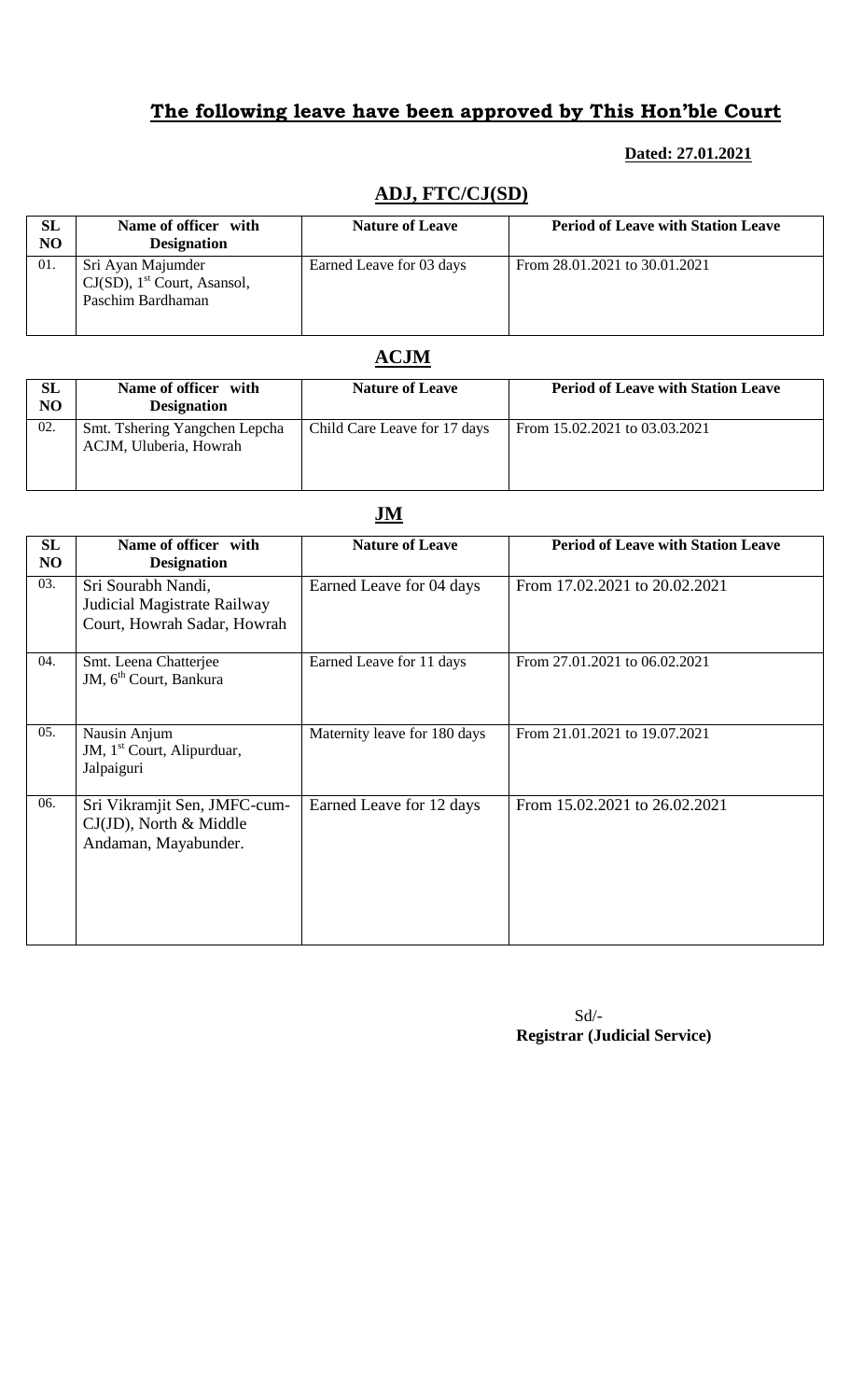### **Dated: 28.01.2021**

| <b>SL</b><br>N <sub>O</sub> | Name of officer with<br><b>Designation</b>                         | <b>Nature of Leave</b>   | <b>Period of Leave with Station Leave</b> |
|-----------------------------|--------------------------------------------------------------------|--------------------------|-------------------------------------------|
| 01.                         | Smt. Soma Majumder<br>ADJ, Kandi, Murshidabad                      | Earned Leave for 04 days | From 02.02.2021 to 05.02.2021             |
| 02.                         | Sri Raja Chatterjee<br>ADJ, Andaman Nicobar<br>Islands, Port Blair | Earned Leave for 15 days | From 01.02.2021 to 15.02.2021             |

# **DJ / ADJ**

## **ADJ, FTC/ CJ(SD)**

| SL<br>N <sub>O</sub> | Name of officer with<br><b>Designation</b>                                            | <b>Nature of Leave</b>   | <b>Period of Leave with Station Leave</b> |
|----------------------|---------------------------------------------------------------------------------------|--------------------------|-------------------------------------------|
| 03.                  | Smt. Suparna Bandyopadhyay<br>ADJ, FTC-I, Alipurduar,<br>Jalpaiguri                   | Earned Leave for 13 days | From 08.02.2021 to 20.02.2021             |
| 04.                  | Shri Hidayatullah Bhutia, CJ<br>$(SD)$ , 1 <sup>st</sup> Court, Alipore, 24<br>Pgs(S) | Earned Leave for 04 days | From 27.01.2021 to 30.01.2021             |

## **JM**

| SL<br>N <sub>O</sub> | Name of officer with<br><b>Designation</b>                                                                        | <b>Nature of Leave</b>                             | <b>Period of Leave with Station Leave</b> |
|----------------------|-------------------------------------------------------------------------------------------------------------------|----------------------------------------------------|-------------------------------------------|
| 05.                  | Smt. Keya Mandal (Raha)<br>JM, 2 <sup>nd</sup> Court, Malda                                                       | Child Care Leave for 53<br>days                    | From 02.03.2021 to 23.04.2021             |
| 06.                  | Sri Tanumoy Karmakar,<br>Judicial Magistrate First Class<br>cum Civil Judge (Jr. Div), $2nd$<br>Court, Port Blair | <b>Cancellation of Earned</b><br>Leave for 01 day. | On 20.11.2020                             |

Sd/-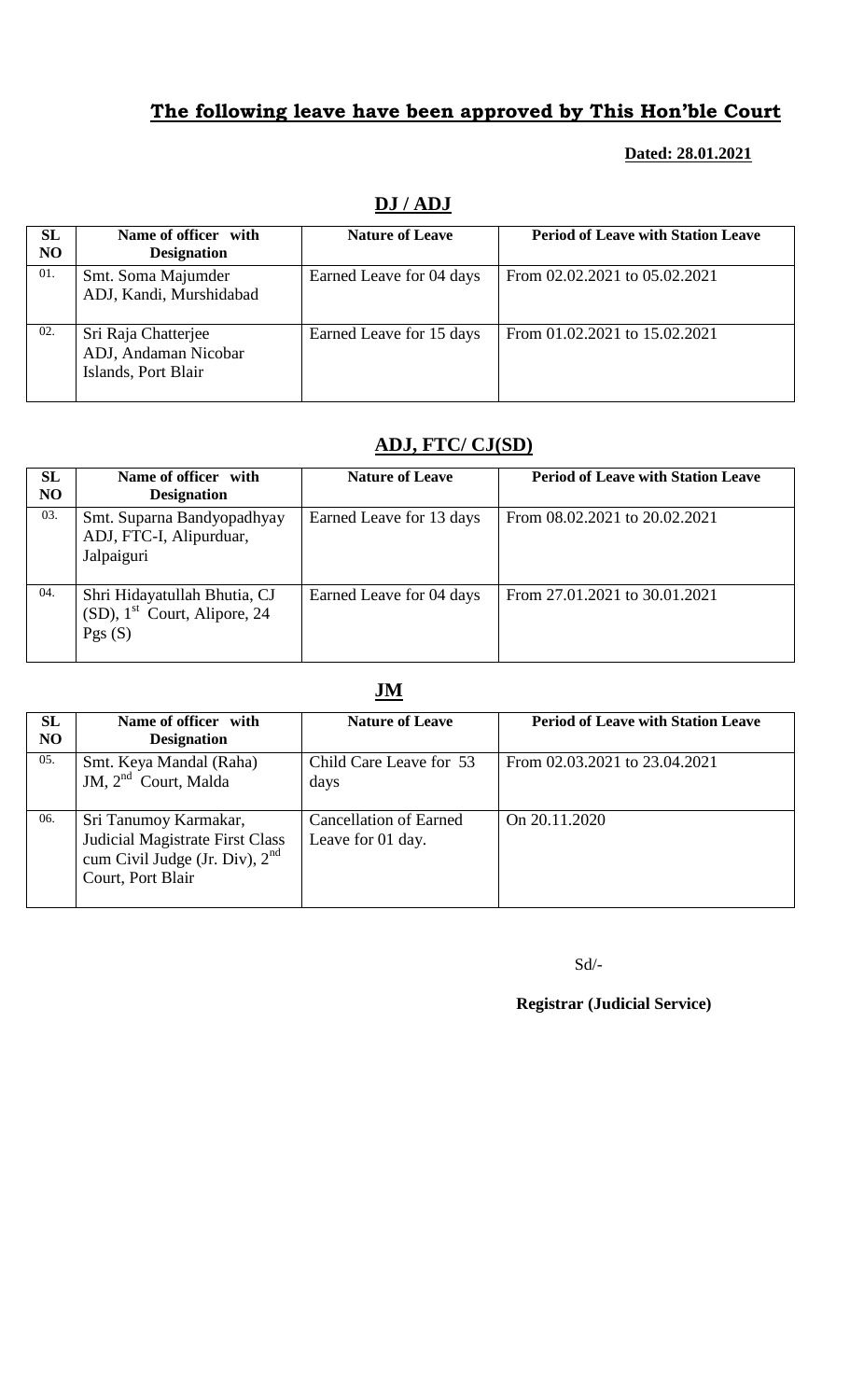### **Dated: 28.01.2021**

| SL<br>N <sub>O</sub> | Name of officer with<br><b>Designation</b>                       | <b>Nature of Leave</b>   | <b>Period of Leave with Station Leave</b> |
|----------------------|------------------------------------------------------------------|--------------------------|-------------------------------------------|
|                      | Smt. Annu Gupta<br>$CJ(JD)$ , $2nd$ Court, Kandi,<br>Murshidabad | Earned Leave for 08 days | From 15.01.2021 to 22.01.2021             |

**CJ(JD)**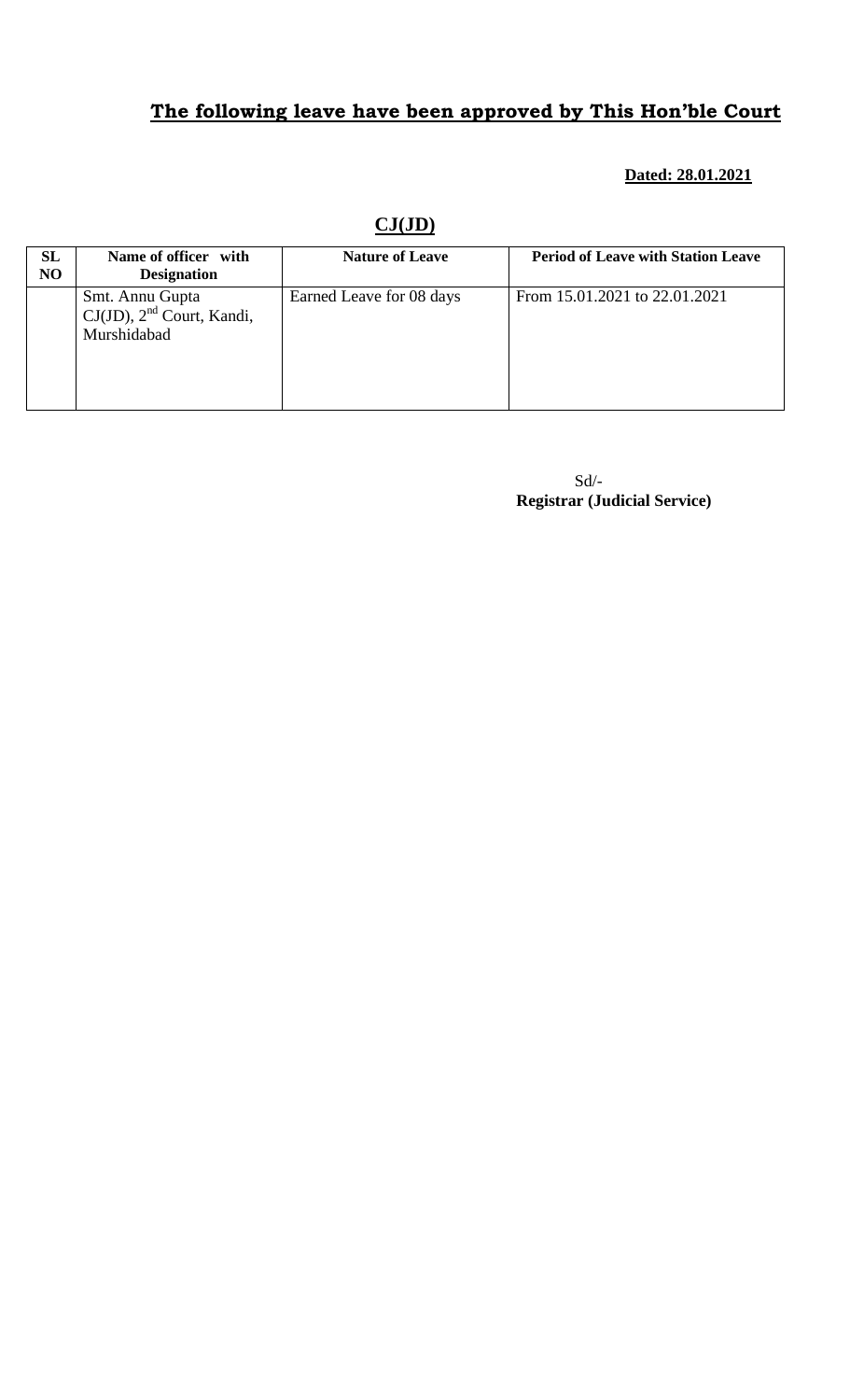### **Dated: 29.01.2021**

# **JM**

| <b>SL</b><br>N <sub>O</sub> | Name of officer with Designation                                   | <b>Nature of Leave</b>          | <b>Period of Leave with Station Leave</b> |
|-----------------------------|--------------------------------------------------------------------|---------------------------------|-------------------------------------------|
| 01.                         | Smt. Ranjani Kashyap<br>JM, 4 <sup>th</sup> Court, Purba Bardhaman | Quarantine Leave for 21<br>days | From 07.12.2020 to 27.12.2020             |
|                             |                                                                    | Commuted Leave for 19<br>days   | From 29.12.2020 to 16.01.2021             |
| 02.                         | Sri Subhajit Rakshit<br>JM, Kandi, Murshidabad                     | Commuted Leave for 55<br>days   | From 04.12.2020 to 27.01.2021             |
| 03.                         | Smt. Nilanjana Ghosh<br>JM, 3 <sup>rd</sup> Court, Ranaghat, Nadia | Commuted Leave for 10<br>days   | From 11.01.2021 to 20.01.2021             |

## **CJ(JD)**

| SL<br>N <sub>O</sub> | Name of officer with Designation                  | <b>Nature of Leave</b>   | <b>Period of Leave with Station Leave</b> |
|----------------------|---------------------------------------------------|--------------------------|-------------------------------------------|
| 04.                  | Smt. Anusha Lama<br>CJ(JD), Raghunathpur, Purulia | Earned Leave for 07 days | From 02.01.2021 to 08.01.2021             |

### Sd/-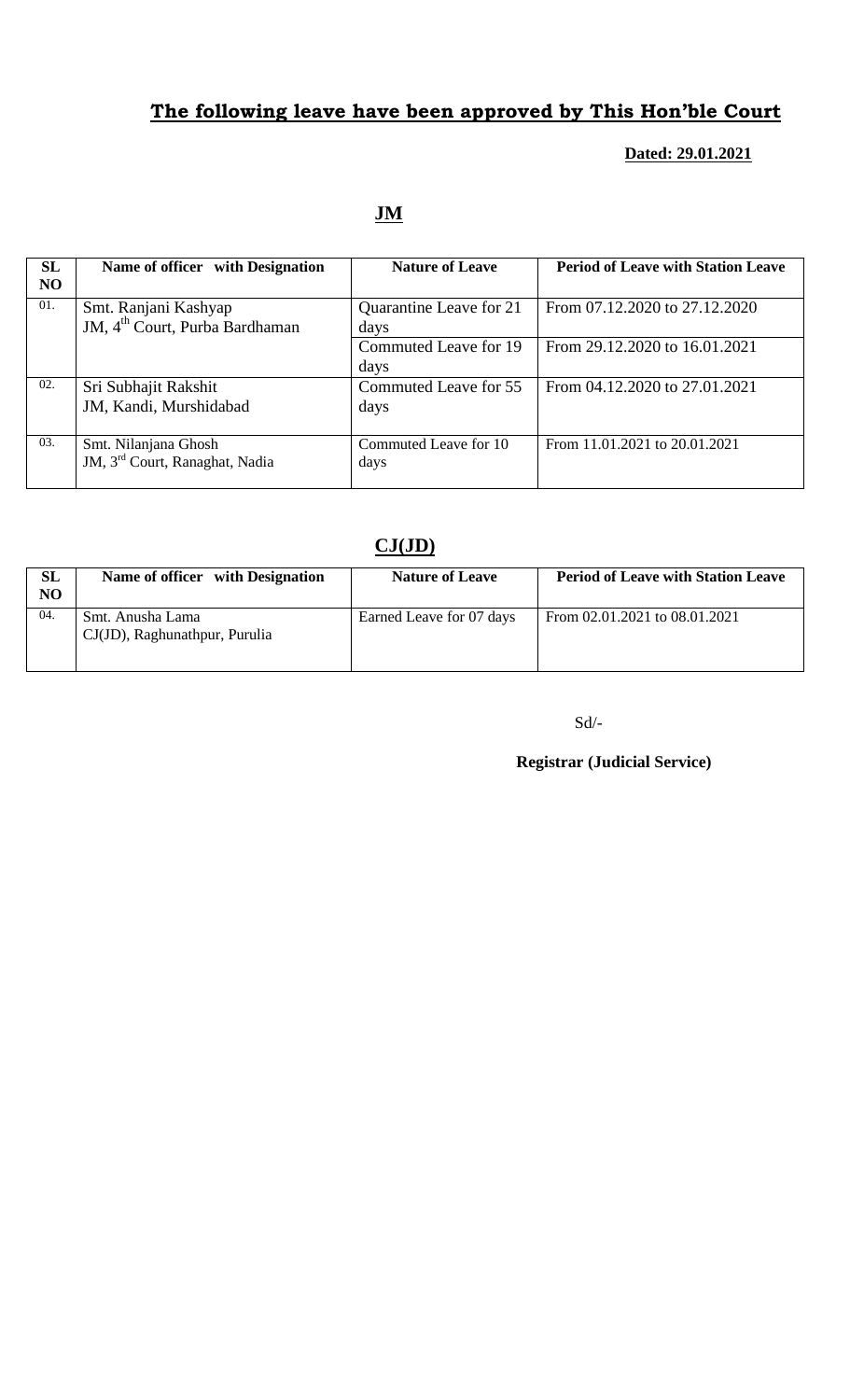# **Dated: 29.01.2021**

|                 |                                                 | JM                     |                                                          |
|-----------------|-------------------------------------------------|------------------------|----------------------------------------------------------|
| <b>SL</b><br>NO | Name of officer with<br><b>Designation</b>      | <b>Nature of Leave</b> | <b>Period of Leave with Station Leave</b>                |
| 01.             | Smt Arpita Hira<br>JM, Islampur, Uttar Dinajpur |                        | Earned Leave for 09 days   From 19.02.2021 to 27.02.2021 |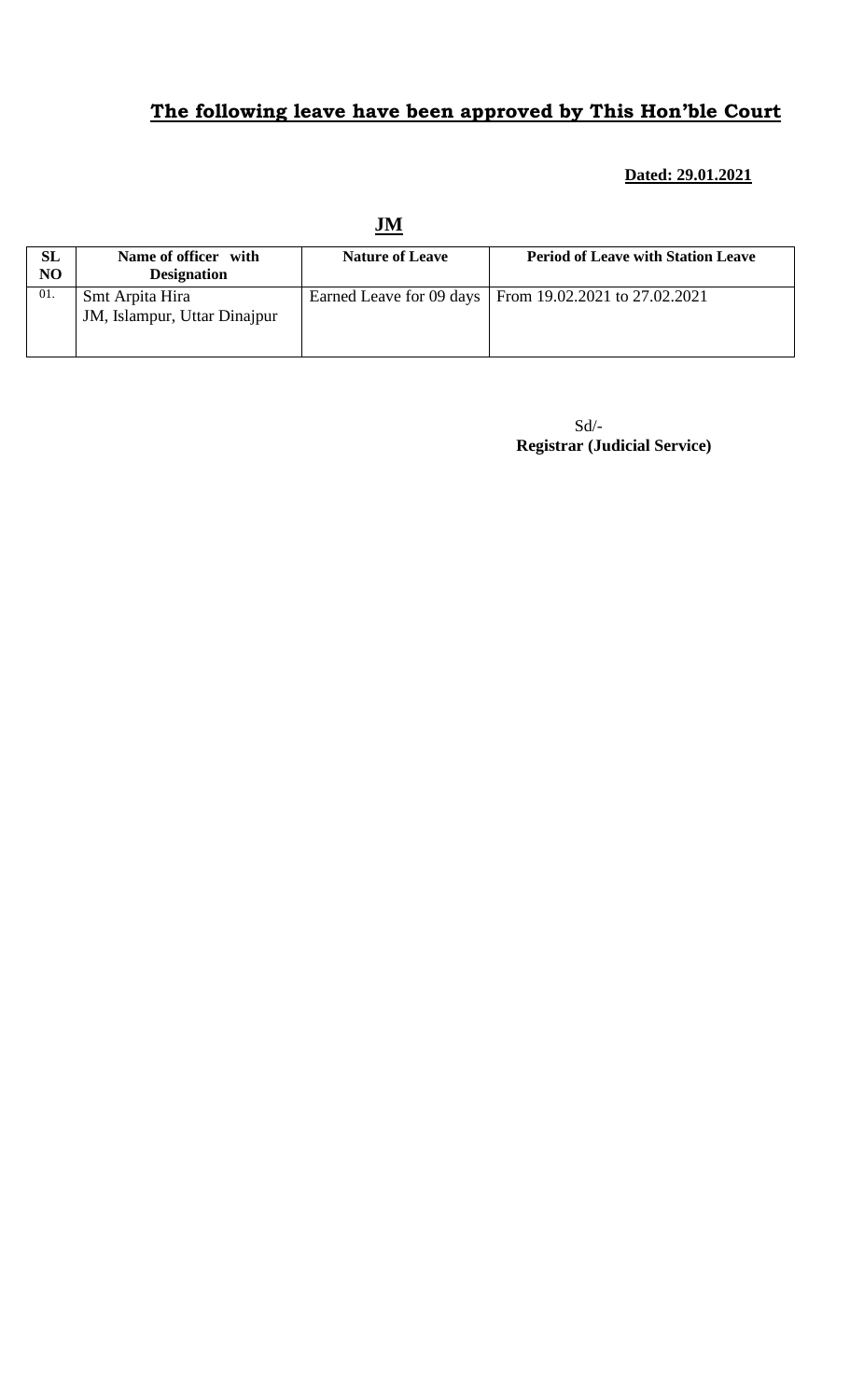### **Dated: 30.01.2021**

## **DJ/ADJ**

| <b>SL</b><br>NO | Name of officer with<br><b>Designation</b>            | <b>Nature of Leave</b>   | <b>Period of Leave with Station Leave</b> |
|-----------------|-------------------------------------------------------|--------------------------|-------------------------------------------|
| 01.             | Sri Ramesh Kumar Pradhan<br>ADJ, $2nd$ Court, Purulia | Earned Leave for 09 days | From 04.02.2021 to 12.02.2021             |

## **JM**

| <b>SL</b> | Name of officer with                                            | <b>Nature of Leave</b>   | <b>Period of Leave with Station Leave</b> |
|-----------|-----------------------------------------------------------------|--------------------------|-------------------------------------------|
| NO        | <b>Designation</b>                                              |                          |                                           |
| 02.       | Md. Nurjaman Khan<br>JMFC-cum-CJ(JD) $1st$ Court, Port<br>Blair | Earned Leave for 05 days | From 15.02.2021 to 19.02.2021             |

Sd/-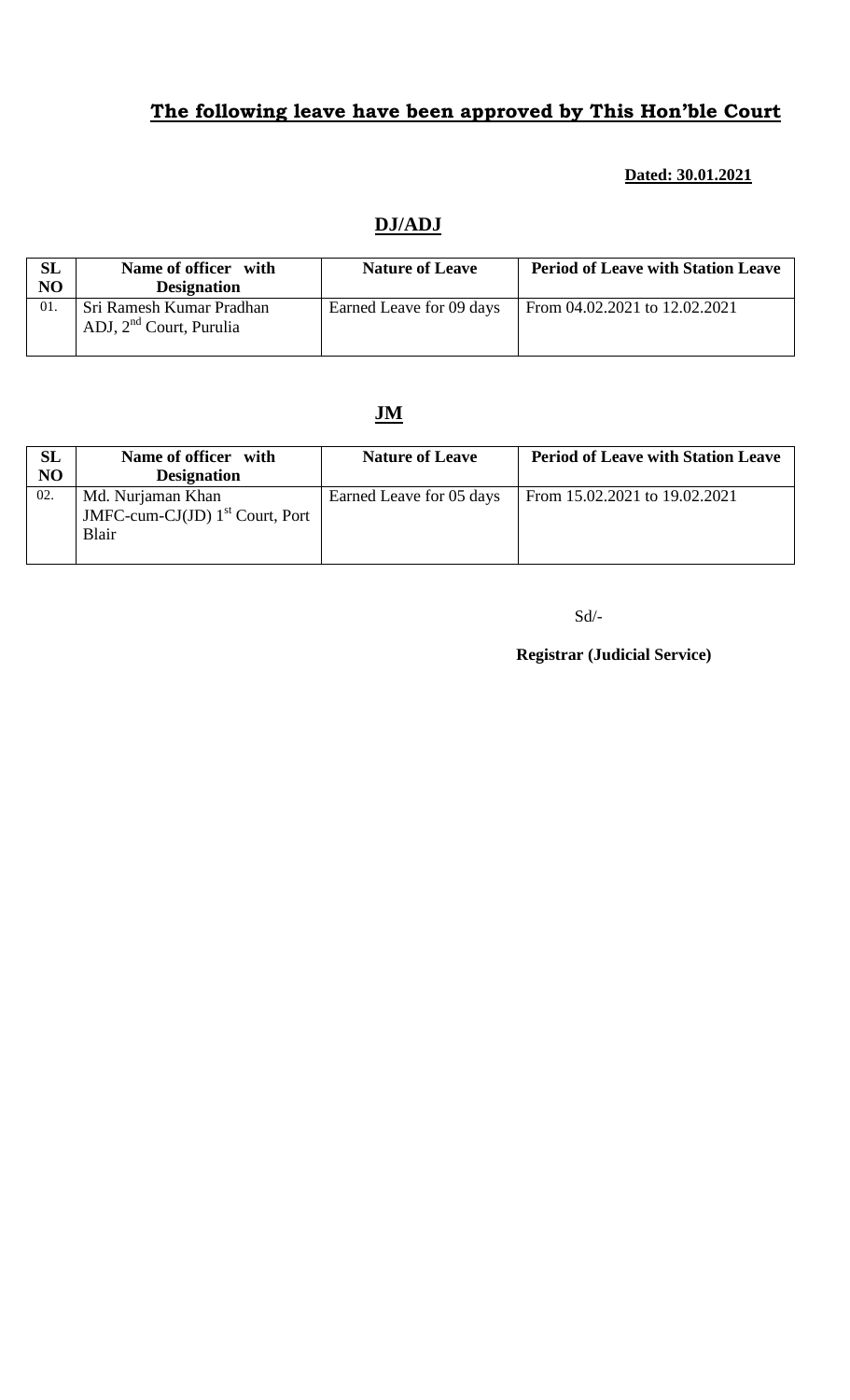### **Dated: 30.01.2021**

| <b>SL</b><br>N <sub>O</sub> | Name of officer with Designation                      | <b>Nature of Leave</b>   | <b>Period of Leave with Station Leave</b> |
|-----------------------------|-------------------------------------------------------|--------------------------|-------------------------------------------|
| 01.                         | Smt. Euepundee Lepcha<br>ACJM, Tufanganj, Cooch Behar | Earned Leave for 06 days | From 15.02.2021 to 20.02.2021             |

## **ACJM**

## **JM**

| SL  | Name of officer with                                            | <b>Nature of Leave</b>                        | <b>Period of Leave with Station Leave</b> |
|-----|-----------------------------------------------------------------|-----------------------------------------------|-------------------------------------------|
| NO  | <b>Designation</b>                                              |                                               |                                           |
| 02. | Sri Kallol Ghosh, JM, 2 <sup>nd</sup> Court,<br>Purba Bardhaman | Earned Leave for 15 days                      | From 17.12.2020 to 31.12.2020             |
|     |                                                                 | Paternity cum Child Care<br>Leave for 21 days | From 01.01.2021 to 21.01.2021             |

## **CJ(JD)**

| SL<br>NO | Name of officer with Designation                                                       | <b>Nature of Leave</b>       | <b>Period of Leave with Station Leave</b> |
|----------|----------------------------------------------------------------------------------------|------------------------------|-------------------------------------------|
| 03.      | Smt. Sudipa Banerjee, CJ(JD), 2 <sup>nd</sup><br>Court, Diamond Harbour, 24 Pgs<br>(S) | Quarantine Leave for 26 days | From 11.07.2020 to 05.08.2020             |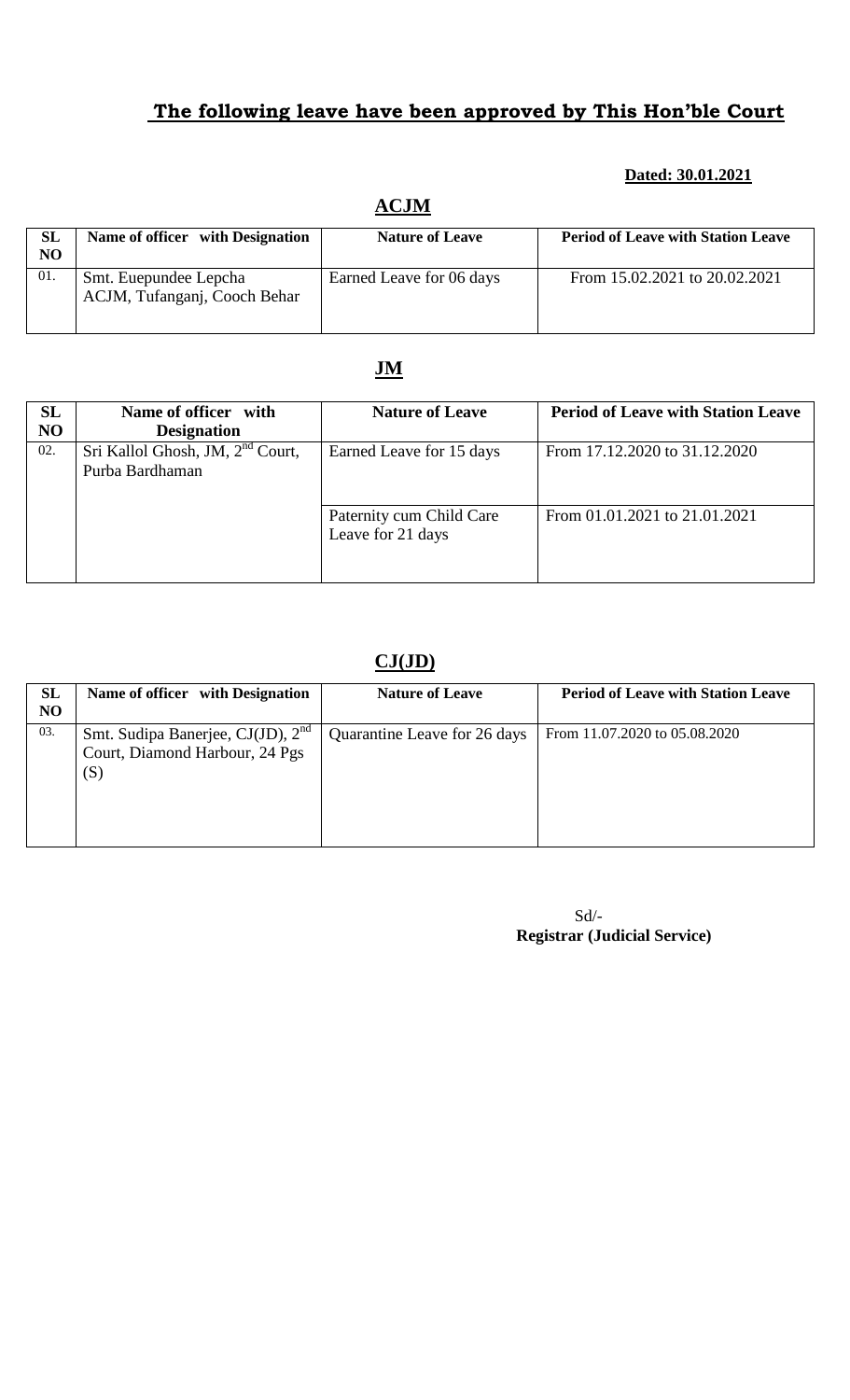### **Dated: 22.02.2021**

| SL             | Name of officer with                                                                                 | <b>Nature of Leave</b> | <b>Period of Leave with Station Leave</b> |
|----------------|------------------------------------------------------------------------------------------------------|------------------------|-------------------------------------------|
| N <sub>O</sub> | <b>Designation</b>                                                                                   |                        |                                           |
| 01.            | Smt. Sonalee Nandy Chakrabarti   CCL for 15 days<br>ADJ, $4^{\text{th}}$ Court, Krishnagar,<br>Nadia |                        | From 01.03.2021 to 15.03.2021             |

### **DJ/ADJ**

## **ADJ, FTC/CJ(SD)**

| SL<br>N <sub>O</sub> | Name of officer with<br><b>Designation</b>                                | <b>Nature of Leave</b>   | <b>Period of Leave with Station Leave</b> |
|----------------------|---------------------------------------------------------------------------|--------------------------|-------------------------------------------|
| 02.                  | Sri Sarad Kumar Chhetri<br>ADJ, FTC-2, Berhampore,<br>Murshidabad         | Earned Leave for 03 days | From 30.03.2021 to 01.04.2021             |
| 03.                  | Sri Guru Das Biswas<br>ADJ, 2 <sup>nd</sup> FTC, Jangipur,<br>Murshidabad | Earned Leave for 14 days | From 22.02.2021 to 07.03.2021             |
| 04.                  | Sri Debapriya Basu<br>ADJ, FTC-2, Hooghly                                 | Earned Leave for 05 days | From 22.02.2021 to 26.02.2021             |

## **CJ(JD)**

| <b>SL</b><br>NO | Name of officer with<br><b>Designation</b> | <b>Nature of Leave</b>   | <b>Period of Leave with Station Leave</b> |
|-----------------|--------------------------------------------|--------------------------|-------------------------------------------|
| 05.             | Smt. Dewyani Rai<br>$CJ(JD)$ , Jhargram    | Earned Leave for 03 days | From $30.03.2021$ to $01.04.2021$         |

Sd/-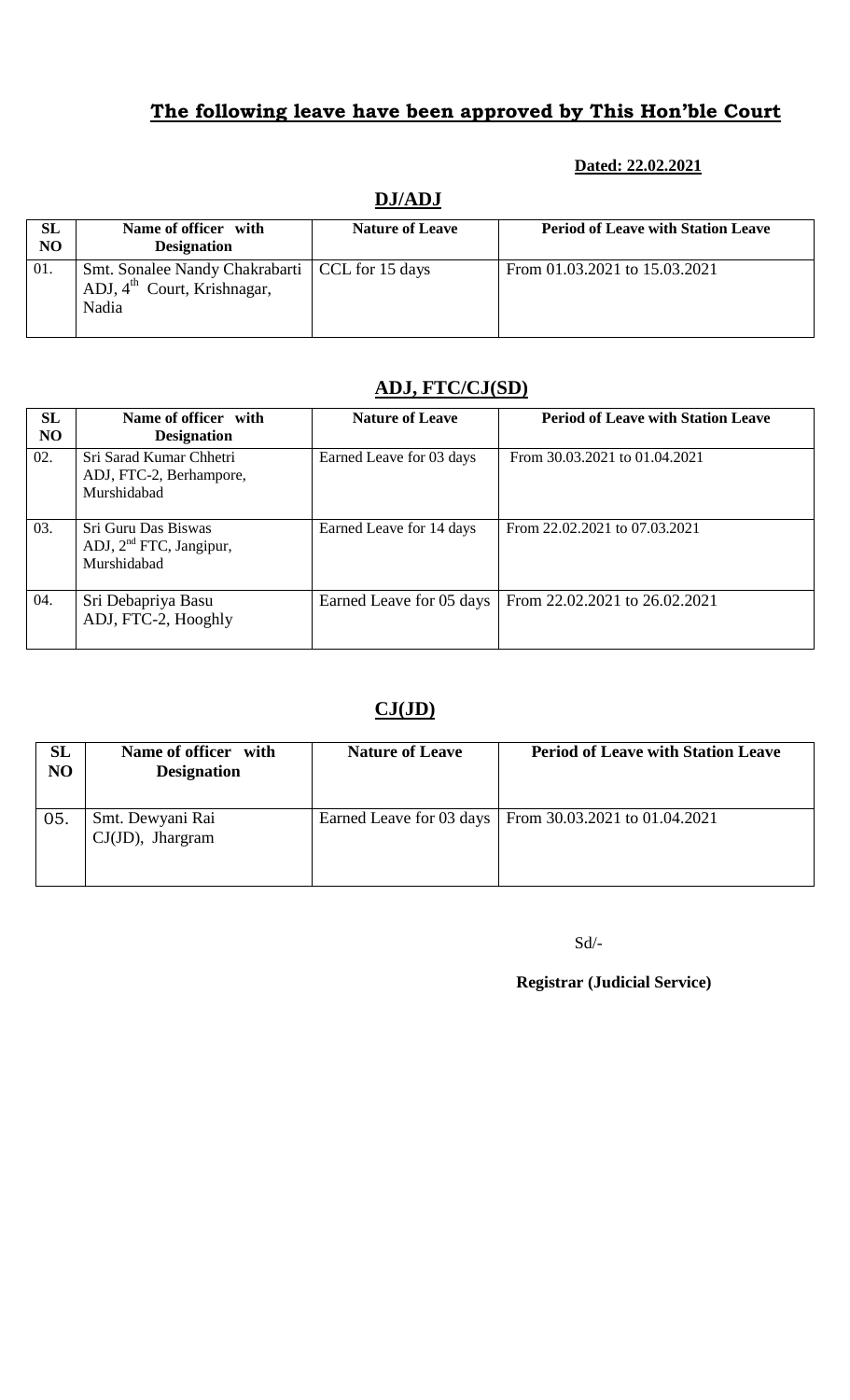**Dated: 22.02.2021**

| SL<br>N <sub>O</sub> | Name of officer with<br><b>Designation</b>                                              | <b>Nature of Leave</b>          | <b>Period of Leave with Station Leave</b> |
|----------------------|-----------------------------------------------------------------------------------------|---------------------------------|-------------------------------------------|
| 01.                  | Sri Partha Sarathi<br>Chakravorty<br>ADJ, 1 <sup>st</sup> Court, Purba<br>Bardhaman     | Commuted Leave for 04<br>days   | From 08.02.2021 to 11.02.2021             |
| 02.                  | Sri Akhilesh Kumar Pandey<br>ADJ, 1 <sup>st</sup> Court, Balurghat,<br>Dakshin Dinajpur | Earned Leave for 04 days        | From 28.09.2020 to 01.10.2020             |
| 03.                  | Sri Bibhuti Khesong<br>ADJ, 4 <sup>th</sup> Court, Paschim<br>Medinipur                 | Earned Leave for 02 days        | From 17.11.2020 to 18.11.2020             |
| 04.                  | Sri Ratan Kumar Das<br>Earstwhile ADJ, 2 <sup>nd</sup> Court,                           | Quarantine Leave for 30<br>days | From 14.07.2020 to 12.08.2020             |
|                      | Uluberia, Howrah, now<br>posted as ADJ, $2nd$ Court,<br>Suri, Birbhum                   | Earned Leave for 19 days        | From 13.08.2020 to 31.08.2020             |

## **DJ/ ADJ**

## **ADJ, FTC/CJ(SD)**

| <b>SL</b><br>N <sub>O</sub> | Name of officer with<br><b>Designation</b>                              | <b>Nature of Leave</b>        | <b>Period of Leave with Station Leave</b> |
|-----------------------------|-------------------------------------------------------------------------|-------------------------------|-------------------------------------------|
| 05.                         | Smt. Anamitra Bhattacharya<br>$CJ(SD)$ , 3 <sup>rd</sup> Court, Howrah, | Commuted Leave for 07<br>days | From 03.02.2021 to 09.02.2021             |
| 06.                         | Sri Guru Das Biswas<br>ADJ, $2nd$ FTC, Jangipur,<br>Murshidabad         | Earned Leave for 04 days      | From 24.11.2020 to 27.11.2020             |

#### **ACJM**

| SL<br>N <sub>O</sub> | Name of officer with<br><b>Designation</b>                                       | <b>Nature of Leave</b>        | <b>Period of Leave with Station Leave</b> |
|----------------------|----------------------------------------------------------------------------------|-------------------------------|-------------------------------------------|
| 07.                  | Smt. Sangita Mukherjee<br>ACJM cum CJ(SD),<br>Raghunathpur, Purulia              | Commuted Leave for 06<br>days | From 25.01.2021 to 30.01.2021             |
| 08.                  | Sri Durga Sankar Rana<br>Earstwhile ACJM, Siliguri,<br>Darjeeling, now posted as | Earned Leave for 04 days      | From 27.06.2020 to 30.06.2020             |
|                      | ACJM, Bishnupur, Bankura,<br>now posted as                                       | Commuted Leave for 16<br>days | From 01.07.2020 to 16.07.2020             |
|                      |                                                                                  | Earned Leave for 02 days      | From 17.07.2020 to 18.07.2020             |

## **CJ(JD)**

| $\rm SL$<br>NO | Name of officer with<br><b>Designation</b>          | <b>Nature of Leave</b>        | <b>Period of Leave with Station Leave</b> |
|----------------|-----------------------------------------------------|-------------------------------|-------------------------------------------|
| 09.            | Ms. Disha Barai, $CJ(JD)$ , $2nd$<br>Court, Purulia | Commuted Leave for 04<br>davs | From 25.01.2021 to 28.01.2021             |